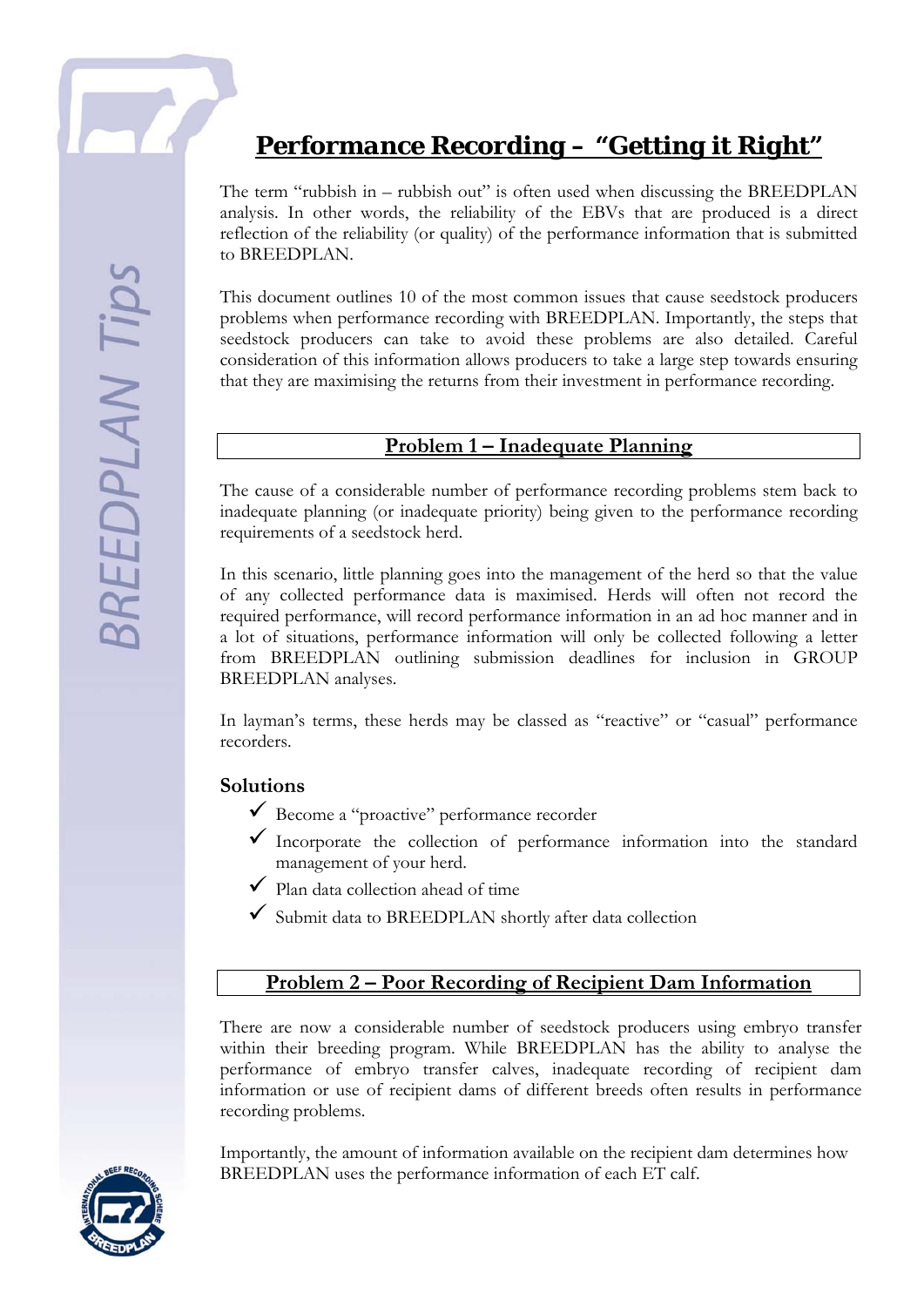## **Solutions**

- $\checkmark$  Use recipient dams that are all the same breed when running an ET program. (BREEDPLAN will only directly compare the performance of ET calves that have been reared by recipient dams of the same breed)
- $\checkmark$  Ensure adequate recipient dam information is recorded with your Breed Society/Association for each ET calf (ie. tag no., specific breed and year of birth)
- $\checkmark$  Ideally, use "known" recipient dams. This includes recipient dams that have been used in previous ET programs or alternatively, stud cows that have Milk EBVs available.

## **Problem 3 – Unverified Outliers**

As part of the on going verification of the performance information that is collected, BREEDPLAN checks the variation in performance records between animals within each contemporary group. While a certain degree of variation is expected within each group, when the difference between a performance record for an animal and the average of all animals in that contemporary group is greater than expected, the record for the animal is flagged as an outlier.

Each time an "outlier" is identified, an outlier report is forwarded to the relevant herd. This report gives the breeder the opportunity to correct or verify the performance for the "outlier" animal. If BREEDPLAN receives no response to the outlier report, the outlier records are excluded from all future GROUP BREEDPLAN analyses.

Ignoring outlier reports is a common cause of performance recording problems.

#### **Solutions**

- $\checkmark$  Pay attention to all information that you receive from the BREEDPLAN office.
- $\checkmark$  Verify/Correct all outlier reports as soon as you receive them in the mail. If you are in any doubt, contact your BREEDPLAN processor at ABRI for advice.

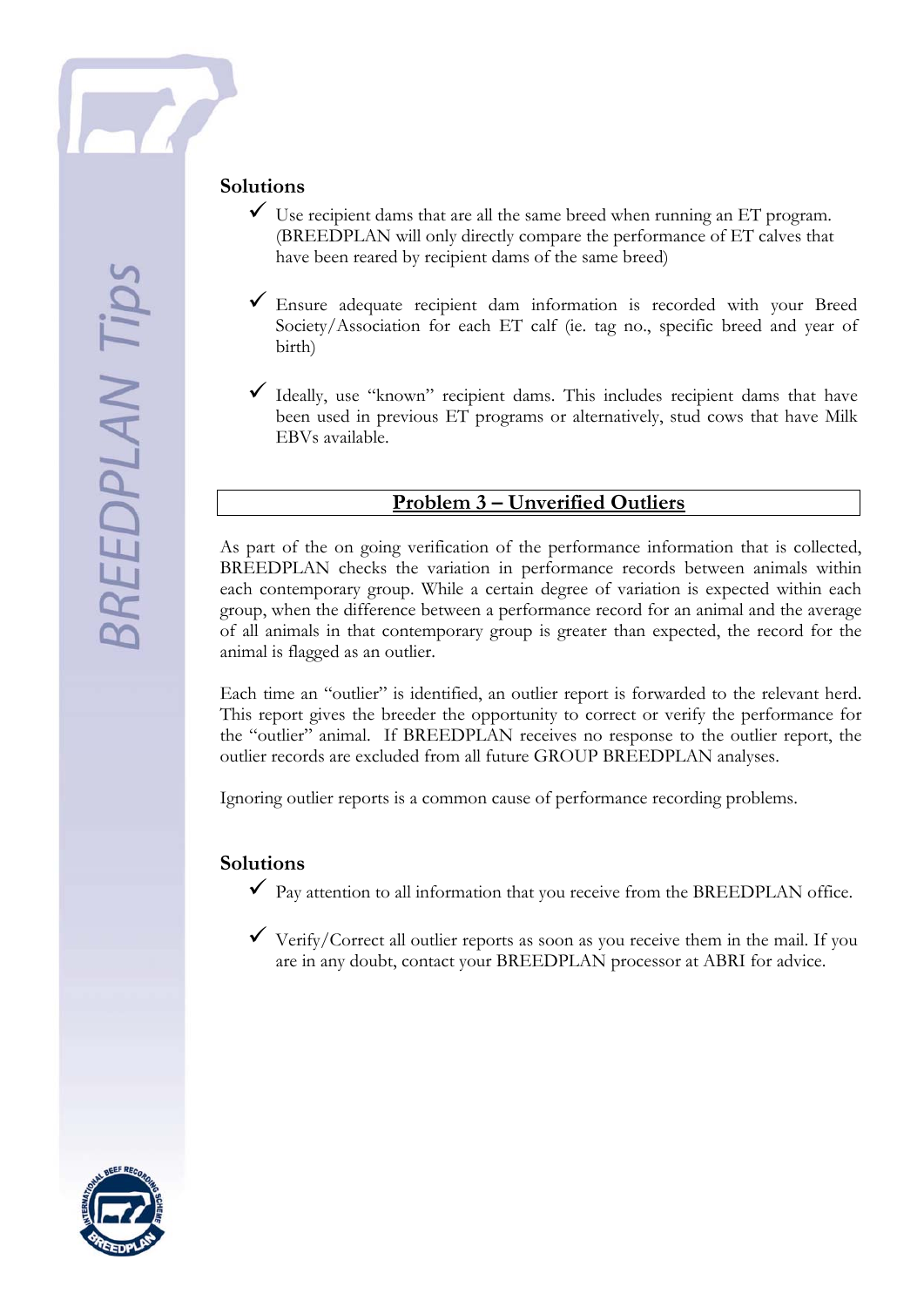## **Problem 4 – Inadequate Recording of Important Traits**

BREEDPLAN currently has the potential to produce more than 20 different EBVs on each particular animal. While an EBV must meet minimum accuracy criteria (and therefore, be of adequate reliability) before it will report, EBVs for some traits may appear for individual animals when minimal direct performance data recorded has been recorded for that trait.

Common examples include:

- No birth weight has been recorded but birth weight EBVs are reporting.
- Only a 200 day weight has been recorded but all weight EBVs are reporting.
- No 200 day weights have been recorded in a herd but Milk EBVs are reporting on all dams and sires.
- Only weight traits have been recorded but carcase EBVs (e.g. IMF%, EMA) are reporting.

While it is possible to generate "reliable" EBVs from pedigree information and performance that has been recorded for correlated traits, generally speaking EBVs will be of lower reliability if animals haven't been directly recorded for the trait.

Problems often occur when seedstock producers don't adequately record the traits of importance to them and their clients.

#### **Solutions**

- $\checkmark$  Record all traits that are important to either you or your clients
- $\checkmark$  Do not rely on pedigree and minimal trait recording to generate EBVs.

## **Problem 5 – Poor Genetic Linkage**

Genetic linkage across contemporary groups both within a herd and between different herds is of fundamental importance in allowing the generation of GROUP BREEDPLAN EBVs. Unfortunately, some common management practices can reduce genetic linkage significantly. More specifically, such management practices include:

#### (i) Within herd

- Completely replacing all sires from one joining season to the next
- Managing the calves from one sire differently to all other calves before recording any performance information
- Not mixing cows after joining
- All ET calves being by the same sire (and dam)

#### (ii) Across herd

- All sires used in the herd having no performance recorded progeny in any other herds (for a range of traits).
- Managing the calves from one sire (AI) differently to others before recording traits

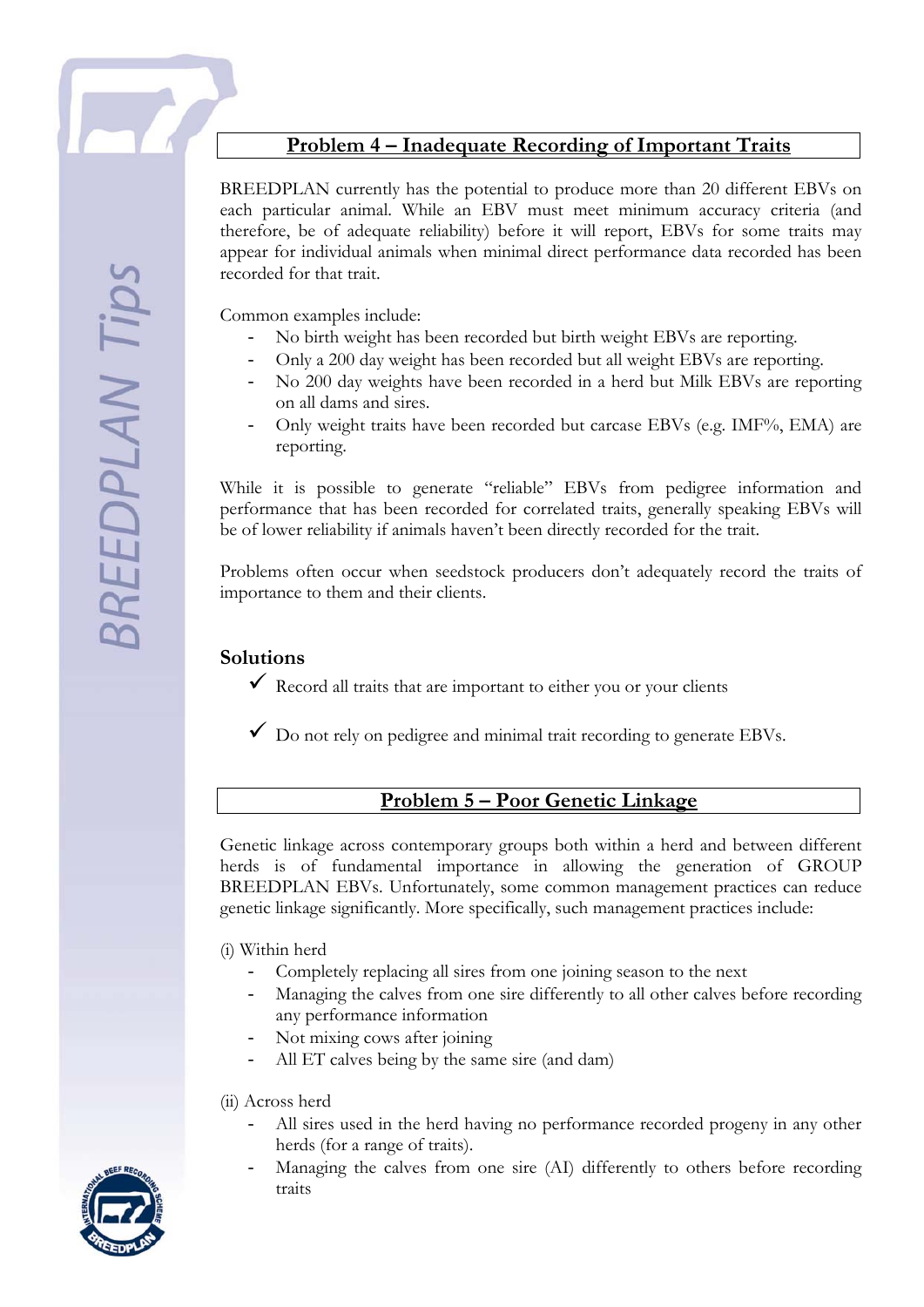AI calves in a herd being born at a separate time to those calves from natural matings.

Poor genetic linkage can cause significant performance recording problems.

## **Solutions**

- $\checkmark$  Do not replace all sires from one year to the next so that across year comparisons can be made.
- $\checkmark$  Use sires that have progeny recorded for a range of traits in other herds.
- $\checkmark$  Mix cows after joining, particularly AI females.
- $\checkmark$  Manage calves by a range of sires together until after the key performance traits have been recorded
- $\checkmark$  In ET programs, try to have a range of sires represented
- $\checkmark$  Ensure calves from an AI program are born at a similar time to naturally conceived calves by your home bred sires

#### **Problem 6 – Small Contemporary Groups**

Although the BREEDPLAN analysis is a very complex analytical model, the basic mechanism by which it works is to directly compare the performance of an animal with the performance of other "similar" animals within the same contemporary group.

Where only a small number of animals are represented in a contemporary group, there are only a few "similar" animals to which it's performance can be directly compared and thus the performance submitted for it can not be used effectively by the BREEDPLAN analysis.

Small contemporary groups are a problem frequently experienced by smaller herds and without careful management, can result in considerable performance recording problems.

#### **Solutions**

- $\checkmark$  Restrict calving periods. A calving period of 6 to 8 weeks is optimal.
- $\checkmark$  Run as many calves as possible under the same management conditions.
- $\checkmark$  Weigh all animals in a management group on the same day.



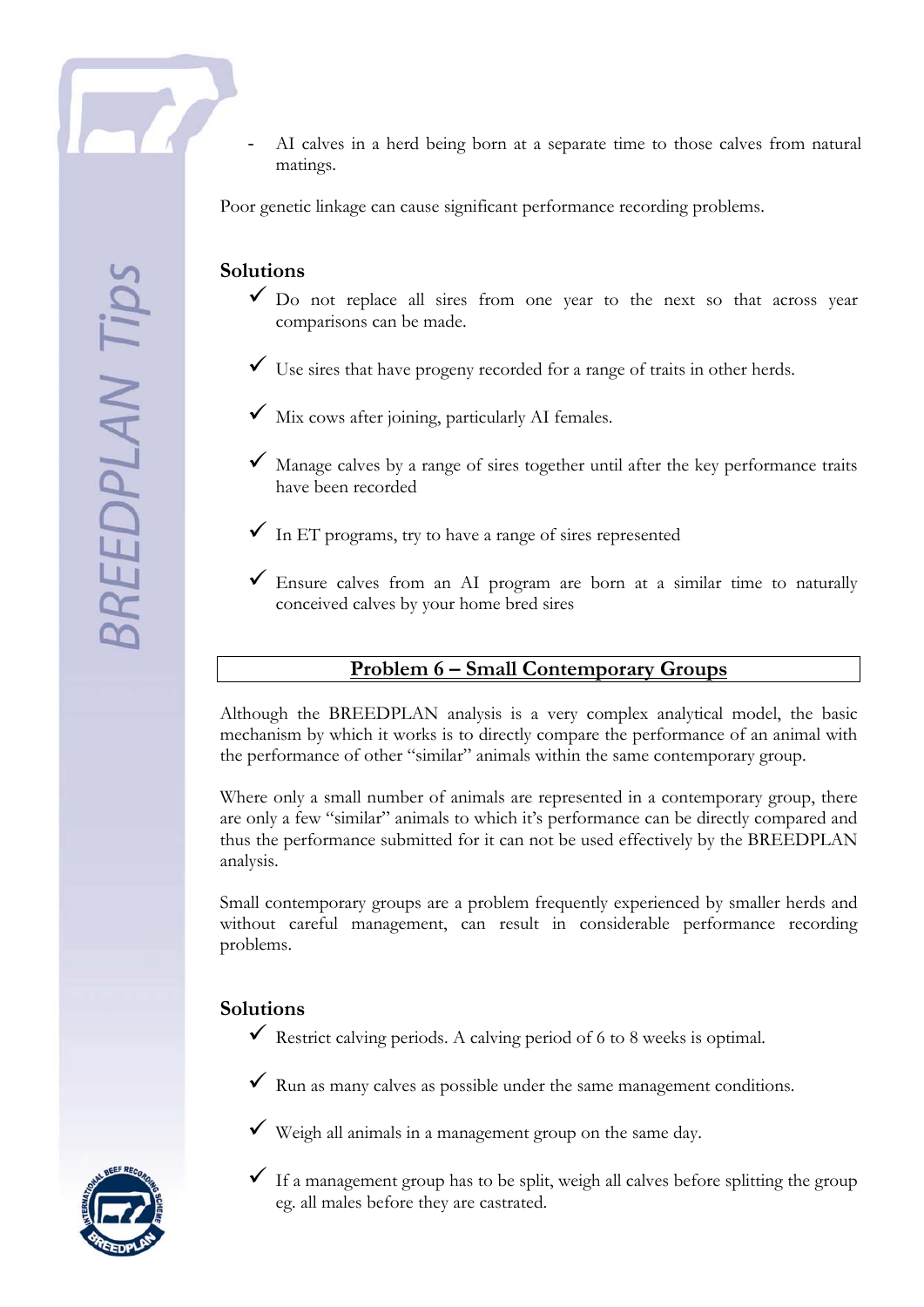- $\checkmark$  Create management groups based on "automatic" criteria eg sex, prior management groups, prior weigh dates.
- $\checkmark$  If you have a commercial herd of similar breed content to your stud animals, it may also be possible to record these animals with your relevant Breed Association/Society.
- $\checkmark$  In the situation where two herds run their animals together on the same property, set up an associate membership with BREEDPLAN.

#### **Problem 7 – Single Sire Contemporary Groups**

In the same way that it is important to have more than one calf represented in each contemporary group, it is also important to have the progeny from more than one sire represented within a contemporary group.

Where all calves in a contemporary group are by the same sire, there are no other calves by other sires to which the performance of these calves can be directly compared. In this manner, the performance submitted for those calves can not be used effectively by the BREEDPLAN analysis to calculate the EBVs of their sire.

Single sire contemporary groups are a problem that can be experienced by herds of all sizes and without careful management, can result in considerable performance recording problems.

## **Solutions**

- $\checkmark$  Use more than one sire in each particular joining.
- $\checkmark$  Mix cows after joining
- $\checkmark$  Consciously manage the herd so that more than one sire is represented in each contemporary group.

## **Problem 8 – Selective Performance Recording**

Significant problems also arise when only a selection of animals in a contemporary group are performance recorded. For example, only the performance for the best animals in the contemporary group is submitted to BREEDPLAN. In this situation, the performance information for an animal will only be compared with the "selection" that has been recorded. If this "selection" is not an accurate reflection of the entire contemporary group, then BREEDPLAN can not make adequate comparisons and the EBVs produced may be biased or misleading.

The table on the following page provides an illustration of the problems caused by selective recording.

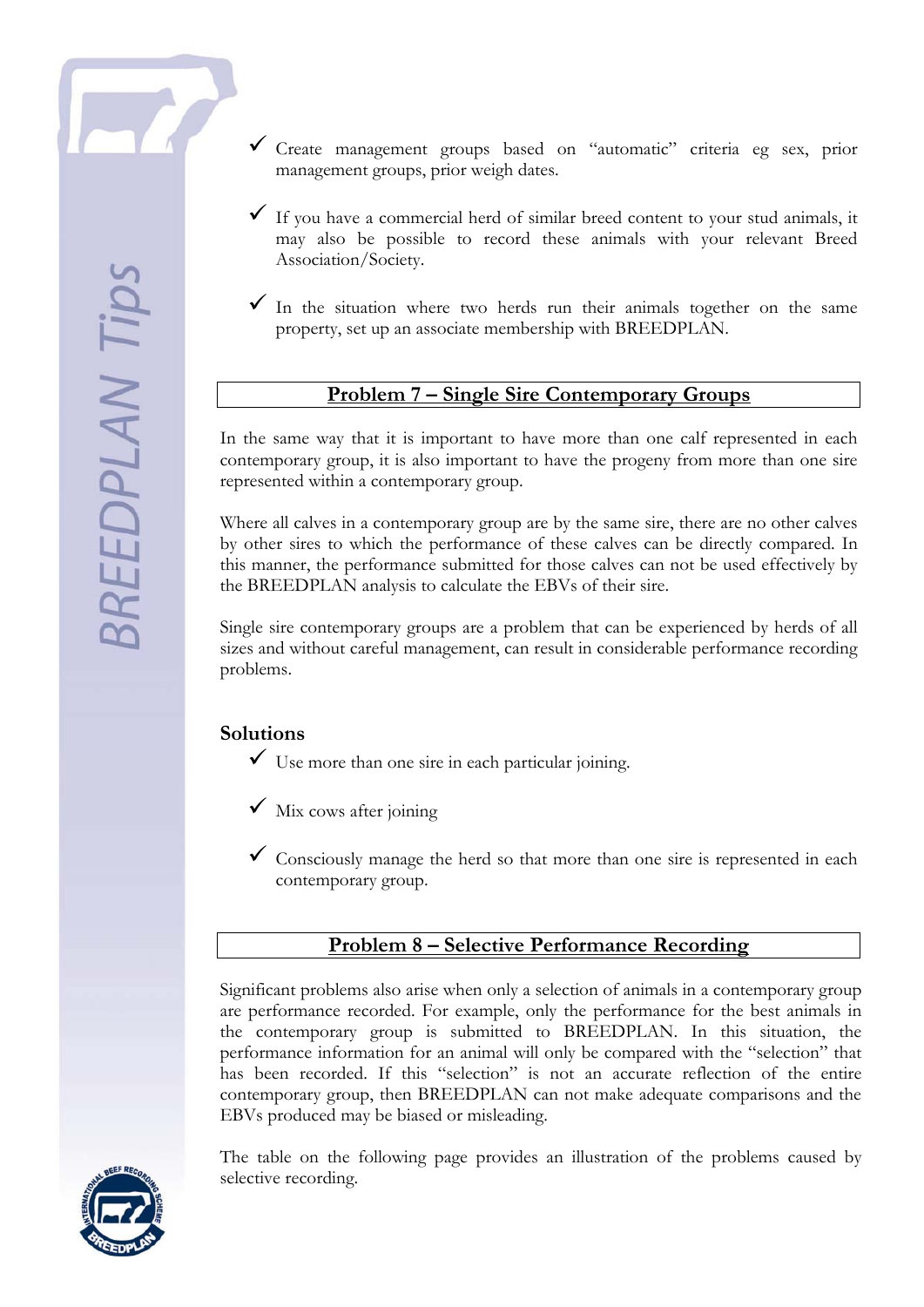| Animal         | $200$ Day Wt $(1)$ | 200 Day Wt (2) |
|----------------|--------------------|----------------|
| A1             | 255                | 255            |
| A2             | 238                | 238            |
| A3             | 261                | 261            |
| A4             | 205                | X              |
| A5             | 187                | X              |
| A6             | 265                | 265            |
| A7             | 237                | 237            |
| A8             | 195                | X              |
| A <sub>9</sub> | 258                | 258            |
| A10            | 228                | X              |
| Average        | 233 kg             | 252 kg         |

The problem caused by selective recording is demonstrated if we consider animal A7. In the first scenario, all 10 calves in the contemporary group have been recorded and A7 is 4 kg heavier than the average of the group (237 kg v's 233 kg). This is an accurate reflection of how this animal ranks compared to his peers.

However, in the second scenario, the weights for the lightest 4 calves have not been recorded. A7 is now 15 kg lighter than the "average" of the group (237 kg v's 252 kg). The selective recording of this group has resulted in the performance of A7 being compared against a misleading average. As BREEDPLAN can only calculate EBVs based on the information that has been recorded, the subsequent EBVs that are calculated from this performance will also be misleading (ie. biased).

## **Solutions**

- $\overline{\mathsf{4}}$  Adopt a whole herd recording strategy
- $\checkmark$  Record all calves with your Breed Society/Association
- $\blacktriangledown$  Always record performance for all calves in a contemporary group and submit this performance to BREEDPLAN
- Record performance on all available animals (ie. heifers, bulls & steers, rather than just bulls).

## **Problem 9 – Over Management Grouping**

As identified in "Problem 6", one common problem encountered is the separation of calves into isolated contemporary groups of only one or two animals (thereby virtually eliminating those calves from any comparison with their peers). While this is a problem in itself when calves are managed in small groups, issues can also arise when calves are part of a large contemporary group but their performance is analysed in small contemporary groups by BREEDPLAN.



The common cause of this problem is the submission of many different management groups - even though calves are being run as part of the one large contemporary group.